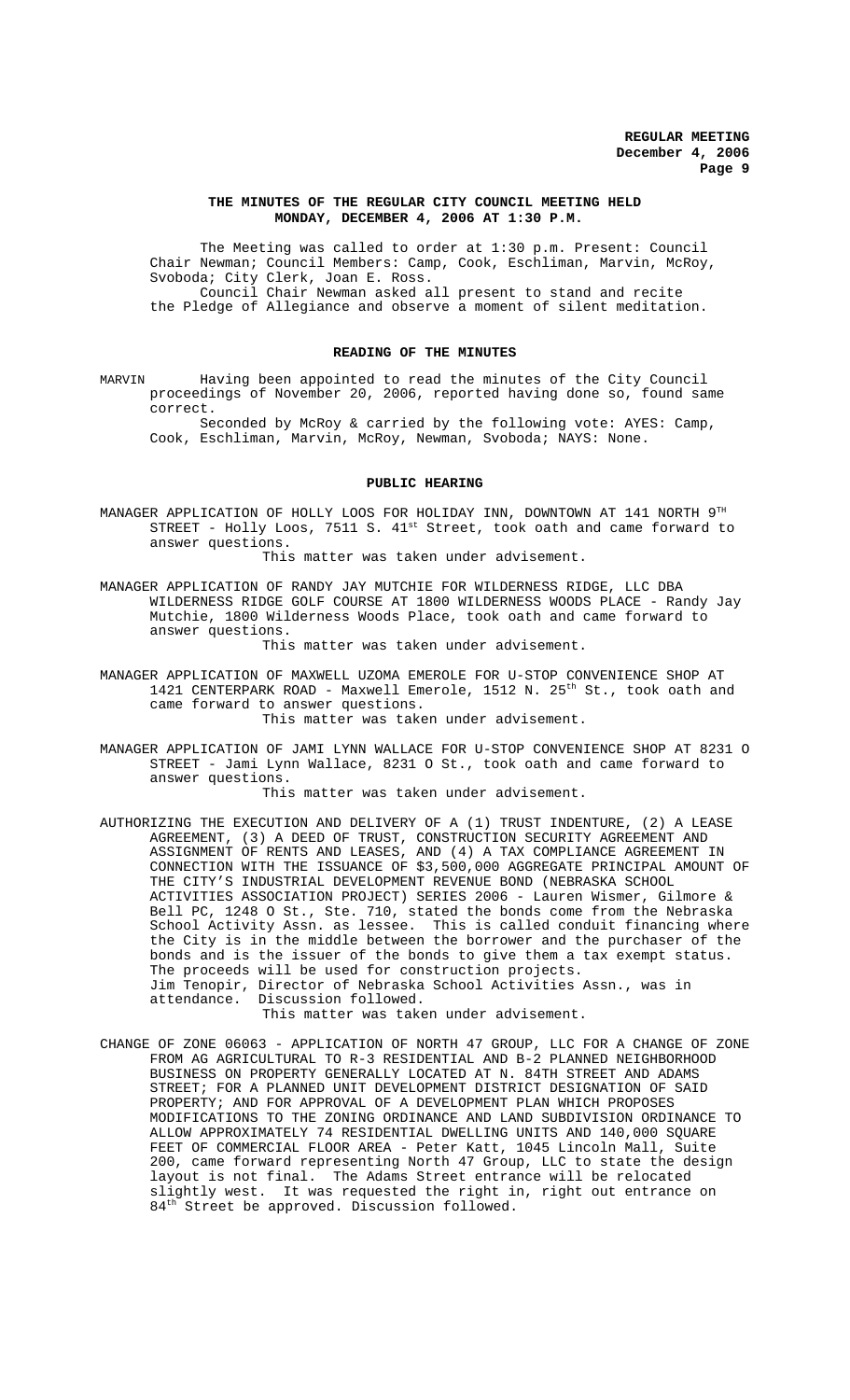Karl Fredrickson, Director of Public Works, stated at the Planning Commission the Public Works & Utilities and Planning Dept. were opposed to the zoning change and the entrance off 84<sup>th</sup> Street. They are not opposed to the development, but the capacity and respect to the environment as per the Comprehensive Plan. It was stated that  $84<sup>th</sup>$ Street is the only north-south principle arterial in Lincoln and would like to keep it as functional as they can for all. He expressed the concern of safety and traffic flow on  $84^{\text{th}}$  Street if an entrance is allowed. Other developments are asking for an entrance off  $84^\mathrm{th}$  Street as well. Discussion followed.

Mike Rierden, 645 "M" Street, Suite 200, came forward representing the newly organized Wemsha Neighborhood requesting the approval of the right in, right out entrance on 84th Street. Discussion followed. David Korrell, 8242 Wemsha Street, came forward in support.

MiMi Mann, 8230 Wemsha, came forward in support. Steve Oss, 8156 Wemsha, came forward in support.

Brian Will, Planning Dept., came forward to answer questions. Discussion followed.

Mr. Katt came forward for rebuttal.

This matter was taken under advisement.

APPROVING A COOPERATIVE AGREEMENT BETWEEN THE NEBRASKA DEPARTMENT OF ENVIRONMENTAL QUALITY (NDEQ) AND THE CITY OF LINCOLN REGARDING STATE OF NEBRASKA GRANT FUNDING FROM THE STORMWATER MANAGEMENT PLAN PROGRAM. (11/20/06 - P.H. CON'T. W/ACTION TO 12/4/06)- Nicole Fleck-Tooze, Public Works & Utilities, came forward to state this is the final cooperative agreement. NDEQ has allowed an extension of the agreement as they were late getting it to the City. The City is responsible for a 20% cash match to come from the operating budget and CIP.

This matter was taken under advisement.

ACCEPTING THE REPORT OF NEW AND PENDING CLAIMS AGAINST THE CITY AND APPROVING DISPOSITION OF CLAIMS SET FORTH FOR THE PERIOD OF NOVEMBER 1 - 15, 2006 - Michael Meyer, 1620 Washington, came forward to request approval of claim which was denied. Discussion followed.

Dana Roper, City Attorney, came forward to answer questions. Discussion followed.

This matter was taken under advisement.

APPLICATION OF R STREET LOFTS, LLC, TO USE THE PUBLIC RIGHT-OF-WAY FOR CONSTRUCTION OF COURTYARDS AND CANOPIED ENTRYWAYS AT THE SOUTHEAST CORNER OF 7TH AND R STREETS - Fernando Pages, came forward requesting the use of public right-of-way and to show pictures of the proposed development at  $7^{\rm th}$  and R Streets with the canopied entryways and courtyards. Discussion followed.

**TOOK BREAK 3:05 P.M. RECONVENED 3:15 P.M.**

#### **\*\* END OF PUBLIC HEARING \*\***

## **COUNCIL ACTION**

## **LIQUOR RESOLUTIONS**

MANAGER APPLICATION OF HOLLY LOOS FOR HOLIDAY INN, DOWNTOWN AT 141 NORTH 9TH STREET - CLERK read the following resolution, introduced by Jon Camp, who moved its adoption for approval:<br>A-84128 WHEREAS, Columbus Lincoln Hote

A-84128 WHEREAS, Columbus Lincoln Hotel Prop LC dba Holiday Inn, Downtown located at 141 North 9th Street, Lincoln, Nebraska has been approved for a Retail Class "CK" liquor license, and now requests that Holly Loos be named manager;

WHEREAS, Holly Loos appears to be a fit and proper person to manage said business.

NOW, THEREFORE, BE IT RESOLVED by the City Council of the City of Lincoln, Nebraska:

That after hearing duly had as required by law, consideration of the facts of this application, the Nebraska Liquor Control Act, and the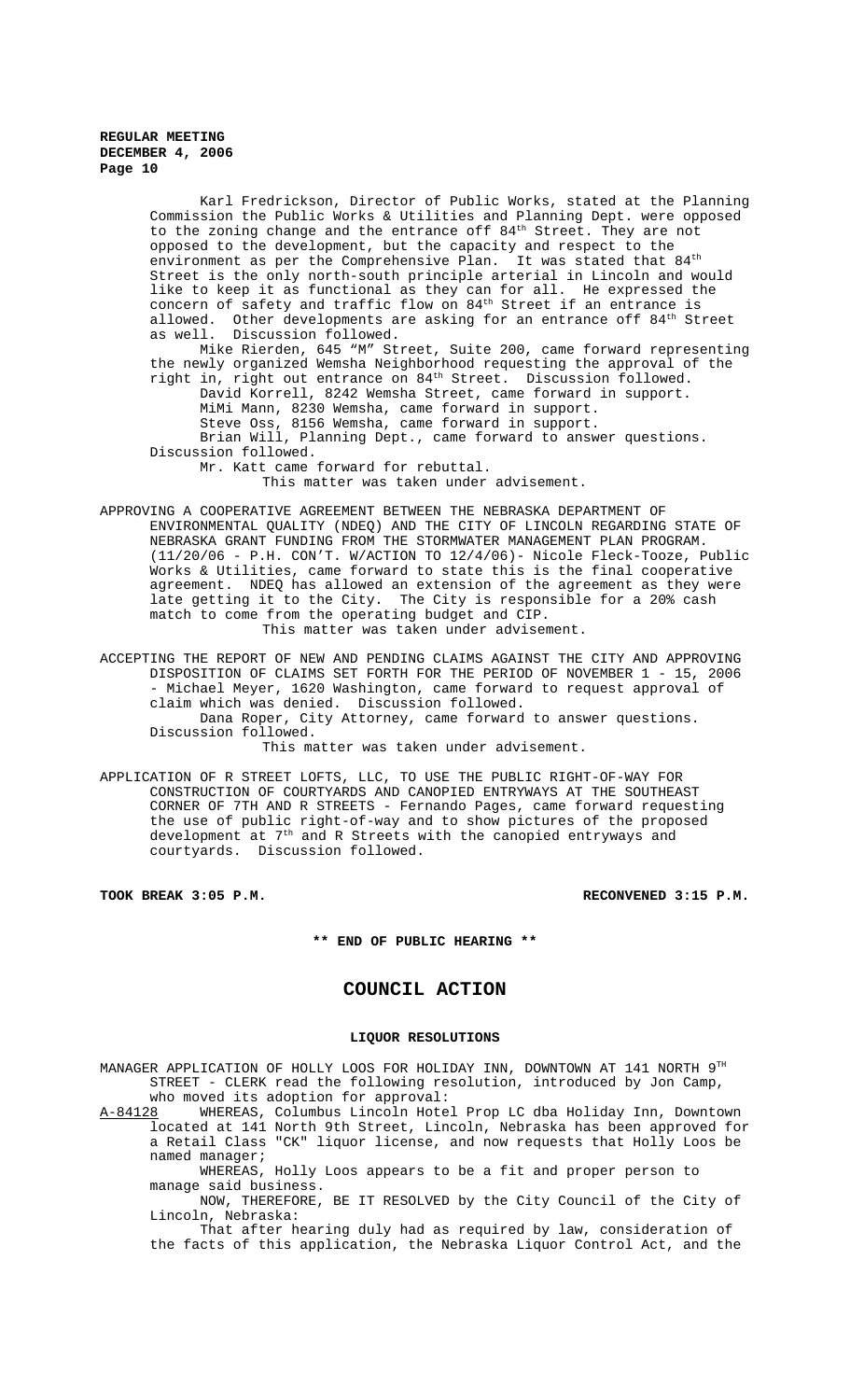pertinent City ordinances, the City Council recommends that Holly Loos be approved as manager of this business for said licensee. The City Clerk is directed to transmit a copy of this resolution to the Nebraska Liquor Control Commission.

Introduced by Jon Camp Seconded by Marvin & carried by the following vote: AYES: Camp, Cook, Eschliman, Marvin, McRoy, Newman, Svoboda; NAYS: None.

MANAGER APPLICATION OF RANDY JAY MUTCHIE FOR WILDERNESS RIDGE, LLC DBA WILDERNESS RIDGE GOLF COURSE AT 1800 WILDERNESS WOODS PLACE - CLERK read the following resolution, introduced by Jon Camp, who moved its adoption for approval:

A-84129 WHEREAS, Wilderness Ridge, LLC dba Wilderness Ridge Golf Course located at 1800 Wilderness Woods Place, Lincoln, Nebraska has been approved for a Retail Class "CK" liquor license, and now requests that Randy Jay Mutchie be named manager;

WHEREAS, Randy Jay Mutchie appears to be a fit and proper person to manage said business.

NOW, THEREFORE, BE IT RESOLVED by the City Council of the City of Lincoln, Nebraska:

That after hearing duly had as required by law, consideration of the facts of this application, the Nebraska Liquor Control Act, and the pertinent City ordinances, the City Council recommends that Randy Jay Mutchie be approved as manager of this business for said licensee. The City Clerk is directed to transmit a copy of this resolution to the Nebraska Liquor Control Commission.

Introduced by Jon Camp Seconded by Marvin & carried by the following vote: AYES: Camp, Cook, Eschliman, Marvin, McRoy, Newman, Svoboda; NAYS: None.

MANAGER APPLICATION OF MAXWELL UZOMA EMEROLE FOR U-STOP CONVENIENCE SHOP AT 1421 CENTERPARK ROAD - CLERK read the following resolution, introduced by Jon Camp, who moved its adoption for approval:

A-84130 WHEREAS, U-Stop Convenience Shop located at 1421 Centerpark Road, Lincoln, Nebraska has been approved for a Retail Class "D" liquor

license, and now requests that Maxwell Uzoma Emerole be named manager; WHEREAS, Maxwell Uzoma Emerole appears to be a fit and proper person to manage said business.

NOW, THEREFORE, BE IT RESOLVED by the City Council of the City of Lincoln, Nebraska:

That after hearing duly had as required by law, consideration of the facts of this application, the Nebraska Liquor Control Act, and the pertinent City ordinances, the City Council recommends that Maxwell Uzoma Emerole be approved as manager of this business for said licensee. The City Clerk is directed to transmit a copy of this resolution to the Nebraska Liquor Control Commission.

Introduced by Jon Camp Seconded by Marvin & carried by the following vote: AYES: Camp, Cook, Eschliman, Marvin, McRoy, Newman, Svoboda; NAYS: None.

MANAGER APPLICATION OF JAMI LYNN WALLACE FOR U-STOP CONVENIENCE SHOP AT 8231 O STREET - CLERK read the following resolution, introduced by Jon Camp, who moved its adoption for approval:

A-84131 WHEREAS, U-Stop Convenience Shop located at 8231 0 Street,

Lincoln, Nebraska has been approved for a Retail Class "B" liquor

license, and now requests that Jami Lynn Wallace be named manager;

WHEREAS, Jami Lynn Wallace appears to be a fit and proper person to manage said business.

NOW, THEREFORE, BE IT RESOLVED by the City Council of the City of Lincoln, Nebraska:

That after hearing duly had as required by law, consideration of the facts of this application, the Nebraska Liquor Control Act, and the pertinent City ordinances, the City Council recommends that Jami Lynn Wallace be approved as manager of this business for said licensee. The City Clerk is directed to transmit a copy of this resolution to the Nebraska Liquor Control Commission.

Introduced by Jon Camp Seconded by Marvin & carried by the following vote: AYES: Camp, Cook, Eschliman, Marvin, McRoy, Newman, Svoboda; NAYS: None.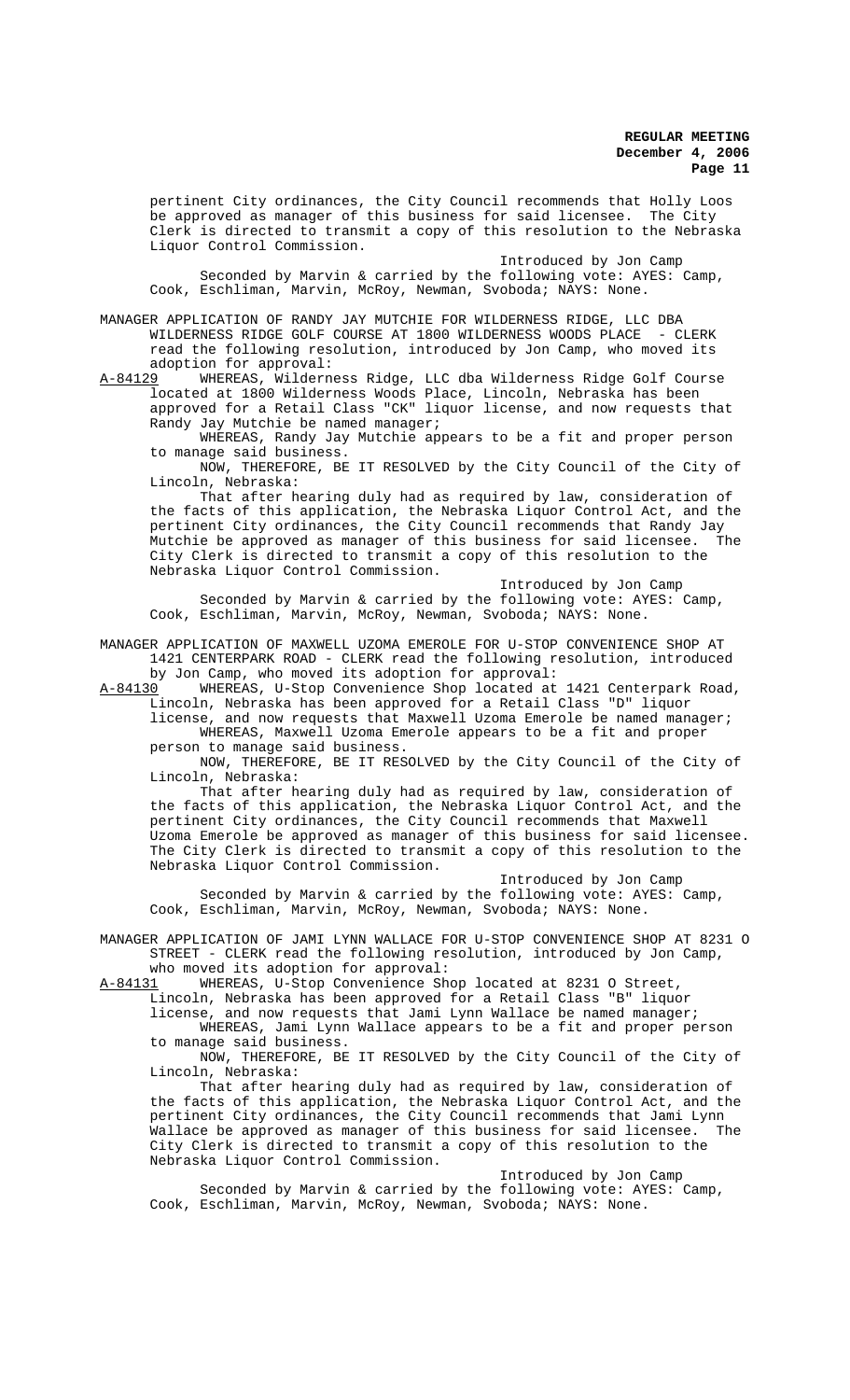# **ORDINANCES - 2ND READING & RELATED RESOLUTIONS (as required)**

- AUTHORIZING THE EXECUTION AND DELIVERY OF A (1) TRUST INDENTURE, (2) A LEASE AGREEMENT, (3) A DEED OF TRUST, CONSTRUCTION SECURITY AGREEMENT AND ASSIGNMENT OF RENTS AND LEASES, AND (4) A TAX COMPLIANCE AGREEMENT IN CONNECTION WITH THE ISSUANCE OF \$3,500,000 AGGREGATE PRINCIPAL AMOUNT OF THE CITY'S INDUSTRIAL DEVELOPMENT REVENUE BOND (NEBRASKA SCHOOL ACTIVITIES ASSOCIATION PROJECT) SERIES 2006 - CLERK read an ordinance, introduced by Dan Marvin, authorizing and approving the issuance of a \$3,500,000 total principal amount Industrial Development Revenue Bond, Series 2006 (Nebraska School Activities Association Project); approving and authorizing the execution and delivery of a Lease Agreement, a Trust Indenture, a Deed of Trust, Construction Security Agreement and Assignment of Leases and Rents and a Tax Compliance Agreement and Closing Documentation; delegating, authorizing and directing the Mayor, Finance Director and Clerk to exercise their own independent discretion and judgment in determining and finalizing the terms, provisions, form and contents of each of such documents; providing for the publication of this ordinance and the time when this ordinance shall take effect; and related matters, the second time.
- CHANGE OF ZONE 06063 APPLICATION OF NORTH 47 GROUP, LLC FOR A CHANGE OF ZONE FROM AG AGRICULTURAL TO R-3 RESIDENTIAL AND B-2 PLANNED NEIGHBORHOOD BUSINESS ON PROPERTY GENERALLY LOCATED AT N. 84TH STREET AND ADAMS STREET; FOR A PLANNED UNIT DEVELOPMENT DISTRICT DESIGNATION OF SAID PROPERTY; AND FOR APPROVAL OF A DEVELOPMENT PLAN WHICH PROPOSES MODIFICATIONS TO THE ZONING ORDINANCE AND LAND SUBDIVISION ORDINANCE TO ALLOW APPROXIMATELY 74 RESIDENTIAL DWELLING UNITS AND 140,000 SQUARE FEET OF COMMERCIAL FLOOR AREA - CLERK read an ordinance, introduced by Dan Marvin, amending the Lincoln Zoning District Maps attached to and made a part of Title 27 of the Lincoln Municipal Code, as provided by Section 27.05.020 of the Lincoln Municipal Code, by changing the boundaries of the districts established and shown thereon, the second time.

### **RESOLUTIONS**

APPROVING A COOPERATIVE AGREEMENT BETWEEN THE NEBRASKA DEPARTMENT OF ENVIRONMENTAL QUALITY (NDEQ) AND THE CITY OF LINCOLN REGARDING STATE OF NEBRASKA GRANT FUNDING FROM THE STORMWATER MANAGEMENT PLAN PROGRAM. (11/20/06 - P.H. CON'T. W/ACTION TO 12/4/06)- CLERK read the following resolution, introduced by Robin Eschliman, who moved its adoption: A-84132 BE IT RESOLVED by the City Council of the City of Lincoln,

Nebraska:

That the attached Cooperative Agreement between the City of Lincoln and the Nebraska Department of Environmental Quality regarding grant funding from the state Stormwater Management Plan Program, upon the terms and conditions as set forth in said Agreement, is hereby approved and the Mayor is authorized to execute said Agreement on behalf of the City. This Agreement provides for NDEQ grant funding to implement programs and projects associated with the City of Lincoln's required Stormwater Management Program.

The City Clerk is directed to transmit an executed original Agreement to Ben Higgins, Public Works and Utilities Department, 901 N.  $6<sup>th</sup>$  Street, for transmittal to the Nebraska Department of Environmental Quality.

Introduced by Robin Eschliman Seconded by Svoboda & carried by the following vote: AYES: Camp, Cook, Eschliman, Marvin, McRoy, Newman, Svoboda; NAYS: None.

ACCEPTING THE REPORT OF NEW AND PENDING CLAIMS AGAINST THE CITY AND APPROVING DISPOSITION OF CLAIMS SET FORTH FOR THE PERIOD OF NOVEMBER 1 - 15, 2006 - PRIOR to reading:

CAMP Moved to allow half of the Michael Meyer claim.<br>SVOBODA Moved a friendly amendment to round half of the

Moved a friendly amendment to round half of the amount of the claim of Michael Meyer to \$300.00 to be paid to him.

Seconded by McRoy & carried by the following vote: AYES: Camp, Cook, Eschliman, Marvin, McRoy, Newman, Svoboda; NAYS: None.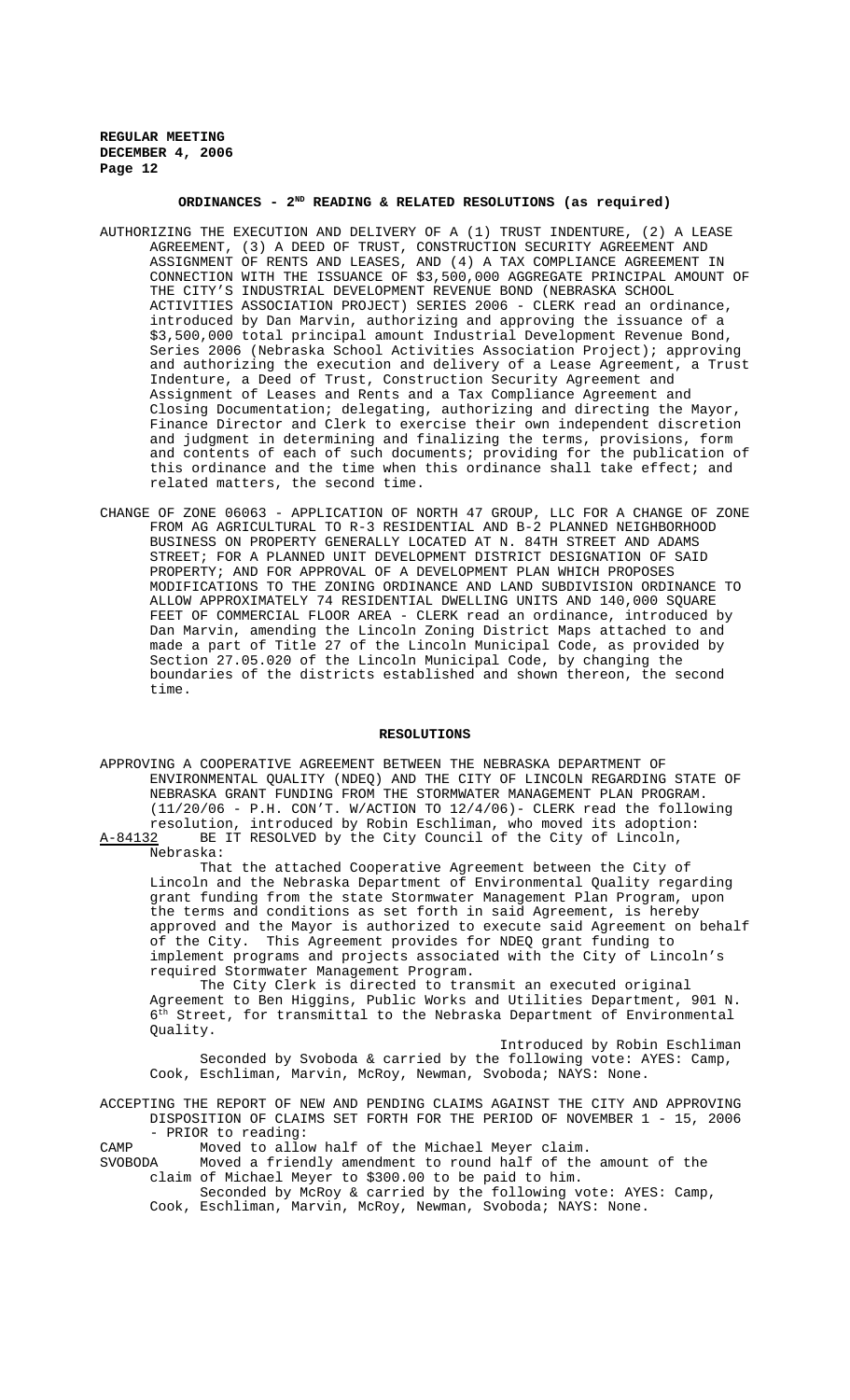CLERK Read the following resolution, introduced by Dan Marvin, who moved its adoption: A-84133 BE IT RESOLVED by the City Council of the City of Lincoln, Nebraska: That the claims listed in the attached report, marked as Exhibit "A", dated November 16, 2006, of various new and pending tort claims filed against the City of Lincoln with the Office of the City Attorney or the Office of the City Clerk, as well as claims which have been disposed of, are hereby received as required by Neb. Rev. Stat. § 13-905 (Reissue 1997). The dispositions of claims by the Office of the City Attorney, as shown by the attached report, are hereby approved:<br>DENIED MLLOWED OR SETT ALLOWED OR SETTLED<br>E & K Drywall \$ 325.00 Angie Nutter & Sandy Johnson \$ 500.00 E & K Drywall \$ 325.00<br>Jeffrey Hamilton 1,459.53 Randy Sabin 2,026.00 Jeffrey Hamilton 1,459.53<br>James Bryant NAS\* James Bryant NAS\* Donna Love 667.38 action 1081 Zemunski<br>Rast 1188.445.1445.00 Michael Meyer Michael Meyer NAS\* Michael Meyer 300.00 Herminia Custard \* No Amount Specified The City Attorney is hereby directed to mail to the various claimants listed herein a copy of this resolution which shows the final disposition of their claim. Introduced by Dan Marvin Seconded by Svoboda & carried by the following vote: AYES: Camp, Cook, Eschliman, Marvin, McRoy, Newman, Svoboda; NAYS: None. APPLICATION OF R STREET LOFTS, LLC, TO USE THE PUBLIC RIGHT-OF-WAY FOR CONSTRUCTION OF COURTYARDS AND CANOPIED ENTRYWAYS AT THE SOUTHEAST CORNER OF 7TH AND R STREETS- CLERK read the following resolution, introduced by Dan Marvin, who moved its adoption:<br>A-84134 WHEREAS. R Street Lofts. LLC has submitted. A-84134 MHEREAS, R Street Lofts, LLC has submitted an application for a permit to use the public right-of-way at the southeast corner of 7th and R Streets for construction of courtyards and canopied entryways; and WHEREAS, said applicant has submitted a letter of application and a site plan which are attached hereto, marked as Exhibit "A" and Exhibit "B" respectively, and made a part of this resolution by reference, to use the public right-of-way as above described; and WHEREAS, said applicant has complied with all of the provisions of Chapter 14.54 of the Lincoln Municipal Code pertaining to such use. NOW, THEREFORE, BE IT RESOLVED by the City Council of the City of Lincoln, Nebraska: That the application aforesaid of R Street Lofts, LLC to use the public right-of-way at the southeast corner of 7th and R Streets for the purpose of constructing courtyards and canopied entryways, be granted as a privilege only by virtue of and subject to strict compliance with the site plan, the letter of application, and the following terms and conditions, to wit: 1. That the permission herein granted is granted as a privilege only, and is subject to all the terms and conditions of Chapter 14.54 of the Lincoln Municipal Code including those provisions relating to the posting of a continuing bond in the amount of \$5,000, the filing of a certificate of insurance with a minimum combined single limit of \$500,000.00 aggregate for any one occurrence, and the payment of the annual fee for the use of the surface of the public right-of-way fixed at ten percent of the square foot value of the lot directly abutting such use multiplied by the square footage of the use of the space.<br>2. That said use shall be in full accordance with the afo That said use shall be in full accordance with the aforesaid application, the site plan filed therewith, and with all applicable City ordinances and regulations. 3. The applicant, its heirs, successors or assigns shall save and keep the City free and harmless from any and all loss or damages or claims for damages arising from or out of the use of the public way requested herein.<br>4. That That all work done under the authority of this resolution shall be subject to the inspection and approval of the Director of Public Works of the City of Lincoln. 5. The use of the public way herein granted and the terms and conditions of this resolution shall be binding and obligatory upon the above-named applicant, its successors and assigns.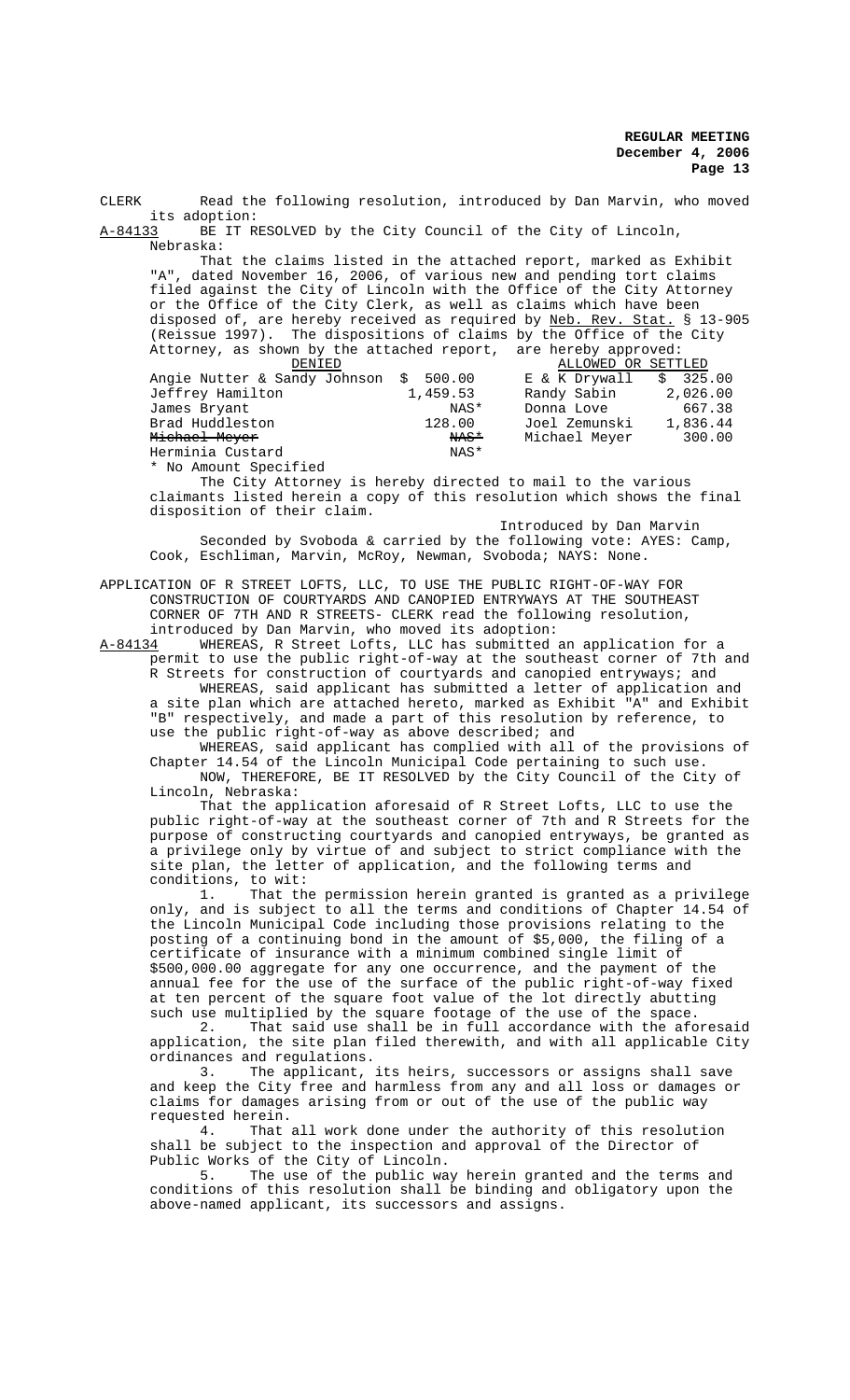> 6. That within thirty (30) days from the adoption of this resolution, and before commencing any construction under the provisions hereof, the above-named applicant shall file an unqualified written acceptance of all the terms and conditions of this resolution with the City Clerk. Failure to do so will be considered a rejection hereof and all privileges and authorities hereunder granted shall thereupon automatically terminate.

Introduced by Dan Marvin Seconded by Svoboda & carried by the following vote: AYES: Camp, Cook, Eschliman, Marvin, McRoy, Newman, Svoboda; NAYS: None.

## **PETITIONS AND COMMUNICATIONS**

THE FOLLOWING HAVE BEEN REFERRED TO THE PLANNING DEPT.:

Change of Zone 06078 - App. of Enterprise Company, Inc. from R-4 to B-1 on property located at N. 46th Street and Q Street. Change of Zone 06079 - App. of Civil Design Group, Inc. to amend Chapters 27.65.020 and 27.65.075 of the Lincoln Municipal Code, Community Unit Plan with Build Through, to adjust the Acreage Component coverage area and to adjust the size when a conversion plan (ghost plat) is required. Special Permit 1989A - App. of Sid Dillon, Inc. for an amendment to

revise the lighting plan on property located at S.  $27<sup>th</sup>$  Street and Kendra Lane.

Special Permit 06065 - App. of Alltel Communications of Nebraska, Inc. for an approximately 118 foot tall wireless facility on property located at S. 3rd Street and Garfield.

- SETTING THE HEARING DATE OF MONDAY, DECEMBER 18, 2006 AT 1:30 P.M. FOR THE APPLICATION OF ROBOCO, INC. DBA WASABI! FOR A CHANGE OF LOCATION FROM 239 N.  $14^{TH}$  STREET TO 114 S.  $14^{TH}$  ST., BUILDING APPROX. 46 FEET BY 42 FEET INCLUDING ENTIRE BASEMENT- CLERK read the following resolution, introduced by Annette McRoy, who moved its adoption:<br>A-84135 BE IT RESOLVED BY THE City Council, of the Cit
- BE IT RESOLVED BY THE City Council, of the City Council, of the City of Lincoln, that a hearing date is hereby set for Monday, December 18, 2006 at 1:30 p.m. or as soon thereafter as possible in the City Council Chambers, County-City Building, 555 S. 10<sup>th</sup> Street, Lincoln, NE, for Application of Roboco, Inc. dba Wasabi! for a change of location from 239 N. 14<sup>th</sup> Street to 114 S. 14<sup>th</sup> Street, building approximately 46' x 42' including entire basement.

If the Police Dept. is unable to complete the investigation by said time, a new hearing date will be set.

Introduced by Annette McRoy Seconded by Svoboda & carried by the following vote: AYES: Camp, Cook, Eschliman, Marvin, McRoy, Newman, Svoboda; NAYS: None.

SETTING THE HEARING DATE OF MONDAY, DECEMBER 18, 2006 AT 1:30 P.M. FOR THE APPLICATION OF JTK, LLC DBA JTK FOR A CLASS I LIQUOR LICENSE LOCATED AT 201 N.  $7^{\text{th}}$  STREET- CLERK read the following resolution, introduced by Annette McRoy, who moved its adoption:

A-84136 BE IT RESOLVED BY THE City Council, of the City Council, of the City of Lincoln, that a hearing date is hereby set for Monday, December 18, 2006 at 1:30 p.m. or as soon thereafter as possible in the City Council Chambers, County-City Building, 555 S. 10<sup>th</sup> Street, Lincoln, NE, for Application of JTK, LLC dba JTK for a Class I liquor license located at 201 N. 7<sup>th</sup> Street.

If the Police Dept. is unable to complete the investigation by said time, a new hearing date will be set.

Introduced by Annette McRoy Seconded by Svoboda & carried by the following vote: AYES: Camp, Cook, Eschliman, Marvin, McRoy, Newman, Svoboda; NAYS: None.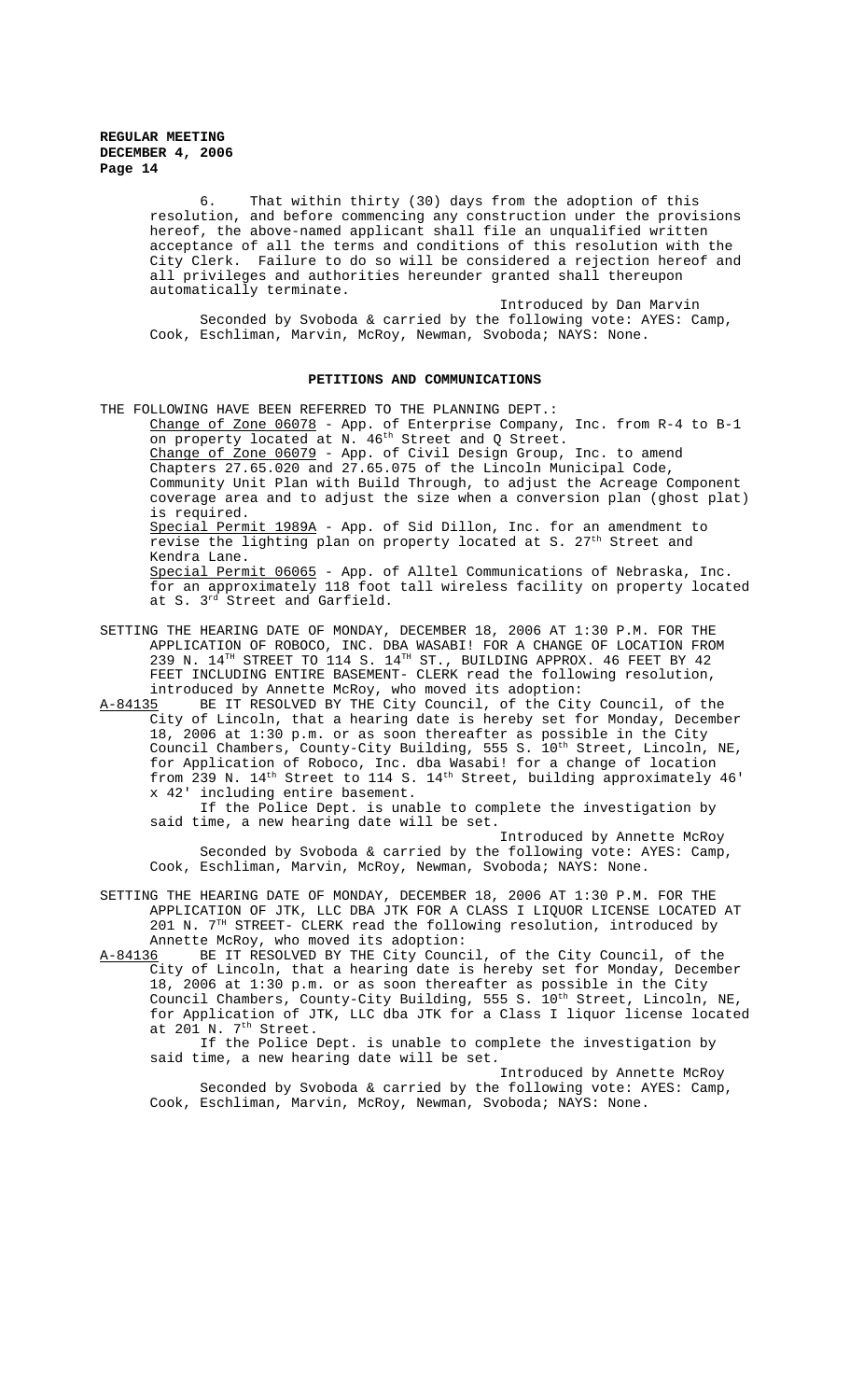SETTING THE HEARING DATE OF MONDAY, DECEMBER 18, 2006 AT 1:30 P.M. FOR THE APPLICATION OF BNW CORP. DBA SOUTH STREET LIQUOR FOR A CLASS D LIQUOR LICENSE LOCATED AT 1000 SOUTH STREET- CLERK read the following

resolution, introduced by Annette McRoy, who moved its adoption:<br>A-84137 BE IT RESOLVED BY THE City Council, of the City Council, o BE IT RESOLVED BY THE City Council, of the City Council, of the City of Lincoln, that a hearing date is hereby set for Monday, December 18, 2006 at 1:30 p.m. or as soon thereafter as possible in the City Council Chambers, County-City Building, 555 S. 10<sup>th</sup> Street, Lincoln, NE, for Application of BNW Corporation dba South Street Liquor for a Class D liquor license located at 1000 South Street.

If the Police Dept. is unable to complete the investigation by said time, a new hearing date will be set.

Introduced by Annette McRoy Seconded by Svoboda & carried by the following vote: AYES: Camp, Cook, Eschliman, Marvin, McRoy, Newman, Svoboda; NAYS: None.

- SETTING THE HEARING DATE OF MONDAY, DECEMBER 18, 2006 AT 1:30 P.M. FOR THE APPLICATION OF NEBRASKA DINING HOLDING, LLC DBA NOODLES & COMPANY 7103 FOR A CLASS I LIQUOR LICENSE LOCATED AT 210 N. 14TH STREET- CLERK read the following resolution, introduced by Annette McRoy, who moved its adoption:
- A-84138 BE IT RESOLVED BY THE City Council, of the City Council, of the City of Lincoln, that a hearing date is hereby set for Monday, December 18, 2006 at 1:30 p.m. or as soon thereafter as possible in the City Council Chambers, County-City Building, 555 S.  $10^{th}$  Street, Lincoln, NE, for Application of Nebraska Dining Holding, LLC dba Noodles and Company 7103 for a Class I liquor license located at 210 N.  $14<sup>th</sup>$  Street. If the Police Dept. is unable to complete the investigation by said time, a new hearing date will be set.

Introduced by Annette McRoy Seconded by Svoboda & carried by the following vote: AYES: Camp, Cook, Eschliman, Marvin, McRoy, Newman, Svoboda; NAYS: None.

## **MISCELLANEOUS REFERRALS - NONE**

#### **REPORTS OF CITY OFFICERS**

CITY CLERK'S LETTER AND MAYOR'S APPROVAL OF ORDINANCES & RESOLUTIONS PASSED BY COUNCIL ON NOVEMBER 20, 2006 - CLERK presented said report which was placed on file in the Office of the City Clerk.

SETTING THE HEARING DATE OF MONDAY, DECEMBER 18, 2006, AT 1:30 P.M. FOR THE ASSESSMENT OF WEED REMOVAL COSTS INCURRED FOR THE PERIOD OF JANUARY 1 THROUGH DECEMBER 31, 2006. (BY MOTION)- CLERK requested a motion to approve the hearing date of Monday, Dec. 18, 2006 at 1:30 p.m.

MCROY So moved. Seconded by Svoboda & carried by the following vote: AYES: Camp, Cook, Eschliman, Marvin, McRoy, Newman, Svoboda; NAYS: None.

ASSESSMENT RESOLUTION FOR PUBLIC WORKS' BOARD OF EQUALIZATION ON SIDEWALK DISTRICT NO. 94 TO BE HELD ON MONDAY, DECEMBER 11, 2006, AT 10:00 A.M. CLERK requested a motion to approve the hearing date of Monday, Dec. 11, 2006 at 10:00 a.m.

MCROY So moved.

Seconded by Svoboda & carried by the following vote: AYES: Camp, Cook, Eschliman, Marvin, McRoy, Newman, Svoboda; NAYS: None.

AFFIDAVIT OF MAILING FOR PUBLIC WORKS' BOARD OF EQUALIZATION ON SIDEWALK DISTRICT NO. 94 TO BE HELD ON MONDAY, DECEMBER 11, 2006, AT 10:00 A.M. - CLERK presented said report which was placed on file in the Office of the City Clerk.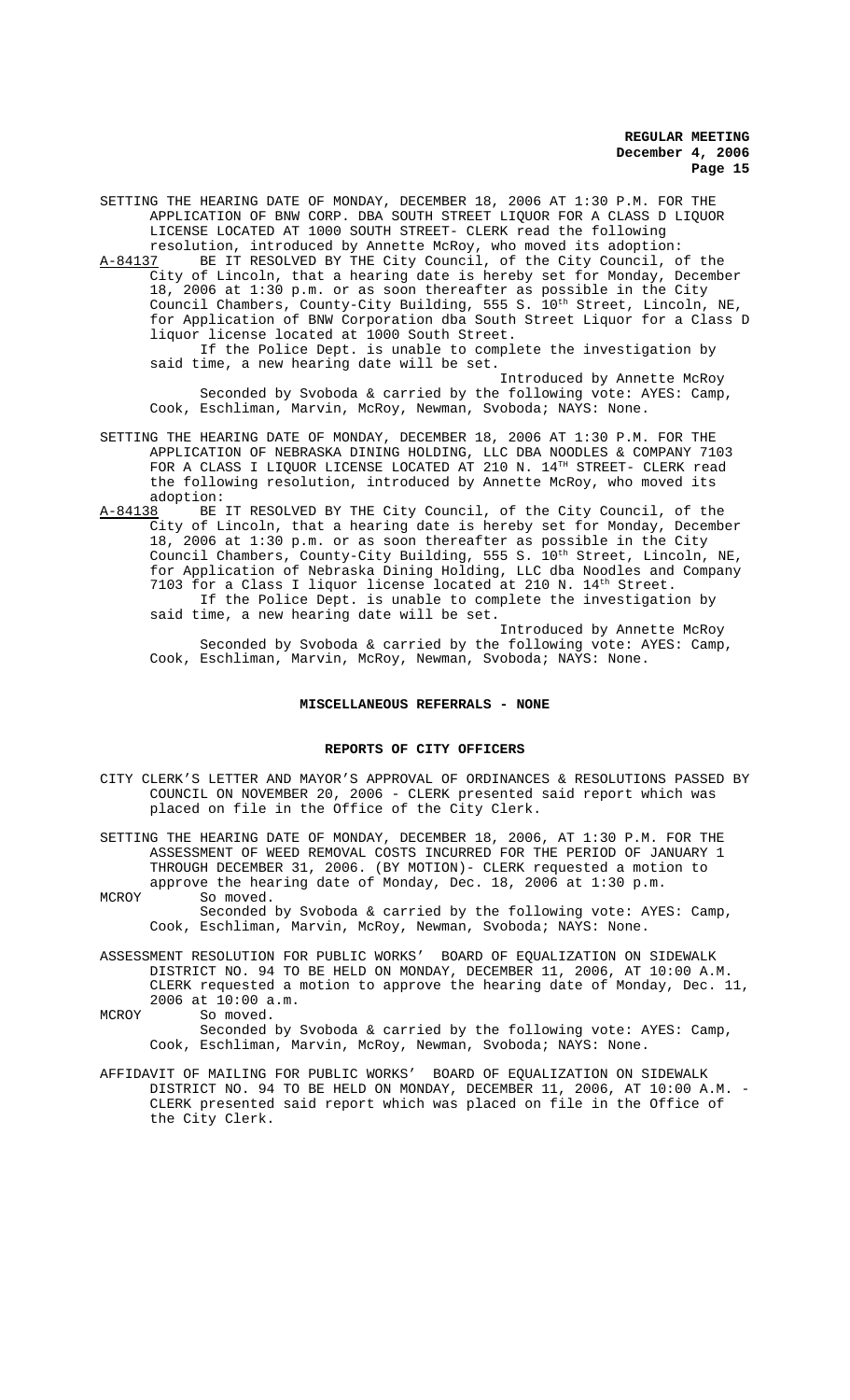## ORDINANCES - 1<sup>st</sup> READING & RELATED RESOLUTIONS

- ANNEXATION 06018 AMENDING THE LINCOLN CORPORATE LIMITS MAP BY ANNEXING APPROXIMATELY 4.87 ACRES OF PROPERTY GENERALLY LOCATED AT NORTH 7TH STREET AND FLETCHER AVENUE - CLERK read an ordinance, introduced by Annette McRoy, annexing and including the below described land as part of the City of Lincoln, Nebraska and amending the Corporate limits boundary of the City of Lincoln, Nebraska established and shown thereon, the first time.
- CHANGE OF ZONE 06073 APPLICATION OF RIDGE DEVELOPMENT COMPANY FOR A CHANGE OF ZONE FROM H-3 HIGHWAY COMMERCIAL DISTRICT TO I-1 INDUSTRIAL DISTRICT ON PROPERTY GENERALLY LOCATED AT SOUTH 10TH STREET AND ROBBERS CAVE ROAD - CLERK read an ordinance, introduced by Annette McRoy, amending the Lincoln Zoning District Maps attached to and made a part of Title 27 of the Lincoln Municipal Code, as provided by Section 27.05.020 of the Lincoln Municipal Code, by changing the boundaries of the districts established and shown thereon, the first time.
- CHANGE OF ZONE 06074 APPLICATION OF WILDERNESS VIEW TOWNHOMES FOR A CHANGE OF ZONE FROM R-2 RESIDENTIAL DISTRICT TO R-4 RESIDENTIAL DISTRICT ON PROPERTY GENERALLY LOCATED AT WARLICK BOULEVARD AND CREEKSIDE TRAIL - CLERK read an ordinance, introduced by Annette McRoy, amending the Lincoln Zoning District Maps attached to and made a part of Title 27 of the Lincoln Municipal Code, as provided by Section 27.05.020 of the Lincoln Municipal Code, by changing the boundaries of the districts established and shown thereon, the first time.

## **ORDINANCES - 3RD READING & RELATED RESOLUTIONS (as required)**

VACATION NO. 06003 - VACATING THE EAST 14 FEET OF 1ST STREET BETWEEN THE NORTH AND SOUTH LINES OF R STREET, VACATING R STREET BETWEEN 1ST STREET AND 2ND STREET, AND VACATING THE WEST 25 FEET OF 2ND STREET BETWEEN THE SOUTH LINE OF THE NORTH 14 FEET OF VACATED Q STREET AND THE NORTH LINE OF R STREET. (RELATED ITEMS: 06-199, 06R-223) - CLERK read an ordinance, introduced by Robin Eschliman, vacating the east 14 feet of 1st Street between the north and south lines of R Street, vacating R Street between  $1^{st}$  and  $2^{nd}$  Streets, and vacating the west 25 feet of  $2^{nd}$  Street between the south line of the north  $14<sup>th</sup>$  feet of vacated Q Street and the north line of R Street, and retaining title thereto in the City of Lincoln, Lancaster County, Nebraska, the third time.

ESCHLIMAN Moved to pass the ordinance as read. Seconded by Svoboda & carried by the following vote: AYES: Camp,

Cook, Eschliman, Marvin, McRoy, Newman, Svoboda; NAYS: None. The ordinance, being numbered **#18852**, is recorded in Ordinance Book #25, Page

APPROVING A CONSERVATION EASEMENT AGREEMENT BETWEEN THE CITY AND THE PEOPLES CITY MISSION HOME, INC. TO ACCEPT A PERMANENT CONSERVATION EASEMENT TO PRESERVE THE FLOOD STORAGE CAPACITY ON PROPERTY GENERALLY LOCATED AT 1ST AND Q STREETS. (RELATED ITEMS: 06-199, 06R-223) (ACTION DATE: 12/4/06)- CLERK read the following resolution, introduced by Robin Eschliman, who moved its adoption:

A-84139 WHEREAS, the Peoples City Mission Home, Inc. has offered to grant a conservation easement to preserve the flood storage capacity and to restrict the development of the property over an area generally located at 1st and Q, and legally described as:

A parcel of land located in Section 23, Township 10 North, Range 6 East of the 6th P.M., Lincoln, Lancaster County, Nebraska, described as follows:

Commencing at the northeast corner of Lot 3, Peoples City Mission Addition; thence south 00 degrees 10 minutes 04 seconds west for a distance of 51.60 feet to the point of beginning; thence south 00 degrees 10 minutes 04 seconds west for a distance of 228.40 feet; thence north 89 degrees 53 minutes 09 seconds west for a distance of 299.64 feet; thence north 0 degrees 09 minutes 47 seconds east for a distance of 138.61 feet; thence south 89 degrees 44 minutes 56 seconds east for a distance of 199.71 feet; thence north 00 degrees 19 minutes 27 seconds east for a distance of 90.27 feet;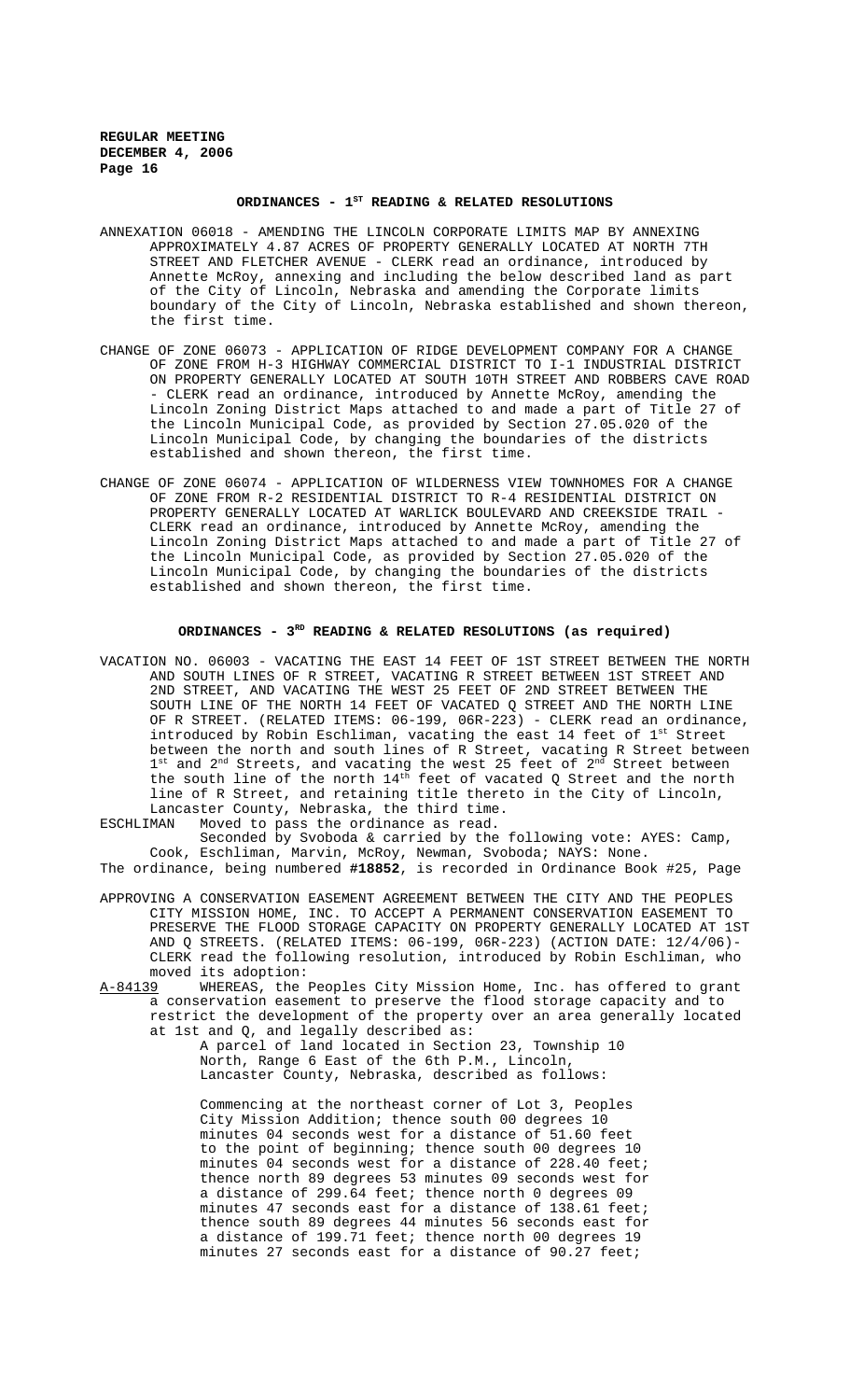thence south 89 degrees 53 minutes 09 seconds east for a distance of 99.70 feet to the point of beginning; containing 1.16 acres more or less;

WHEREAS, acquisition of this conservation easement by the City would further the goals of the Comprehensive Plan relating to preserving the flood storage capacity by restricting the development of the property.

NOW, THEREFORE, BE IT RESOLVED by the City Council of the City of Lincoln, Nebraska:

That, on behalf of the City of Lincoln, Nebraska, the offer of a conservation easement by the Peoples City Mission Home, Inc. over the tract of land legally described above and in accordance with the terms of the Conservation Easement Agreement, attached hereto and marked as Exhibit "A", is hereby accepted and approved.

BE IT FURTHER RESOLVED that the Mayor is authorized to execute the Conservation Easement Agreement on behalf of the City of Lincoln, Nebraska.

Introduced by Robin Eschliman Seconded by Svoboda & carried by the following vote: AYES: Camp, Cook, Eschliman, Marvin, McRoy, Newman, Svoboda; NAYS: None.

CHANGE OF ZONE 06066 - APPLICATION OF WOODS PARK NEIGHBORHOOD ASSOCIATION FOR A CHANGE OF ZONE FROM R-4 RESIDENTIAL DISTRICT TO R-2 RESIDENTIAL DISTRICT ON PROPERTY GENERALLY LOCATED BETWEEN 27TH AND 33RD STREETS, FROM N TO A STREETS; FROM R-5 RESIDENTIAL DISTRICT TO R-4 RESIDENTIAL DISTRICT ON PROPERTY GENERALLY LOCATED BETWEEN 27TH AND 31ST STREETS, FROM N TO O STREETS; AND FROM R-6 RESIDENTIAL DISTRICT TO R-4 RESIDENTIAL DISTRICT ON PROPERTY GENERALLY LOCATED FROM H TO N STREETS ON BOTH SIDES OF 27TH STREET AND THE EAST SIDE OF 26TH STREET - CLERK read an ordinance, introduced by Robin Eschliman, amending the Lincoln Zoning District Maps attached to and made a part of Title 27 of the Lincoln Municipal Code, as provided by Section 27.05.020 of the Lincoln Municipal Code, by changing the boundaries of the districts established and shown thereon, the third time.<br>ESCHLIMAN Moved to pass the ordinance

Moved to pass the ordinance as read. Seconded by Svoboda & carried by the following vote: AYES: Camp, Cook, Eschliman, Marvin, McRoy, Newman, Svoboda; NAYS: None.

The ordinance, being numbered **#18853**, is recorded in Ordinance Book #25, Page

CHANGE OF ZONE 06067 - APPLICATION OF OUTFIELD PARK LLC FOR A CHANGE OF ZONE FROM H-3 HIGHWAY COMMERCIAL DISTRICT TO R-3 RESIDENTIAL DISTRICT ON PROPERTY GENERALLY LOCATED AT WEST CHARLESTON STREET AND N. 1ST STREET, AND SUN VALLEY BLVD. AND LINE DRIVE - CLERK read an ordinance, introduced by Robin Eschliman, amending the Lincoln Zoning District Maps attached to and made a part of Title 27 of the Lincoln Municipal Code, as provided by Section 27.05.020 of the Lincoln Municipal Code, by changing the boundaries of the districts established and shown thereon, the third time.<br>ESCHLIMAN Moved to

Moved to pass the ordinance as read. Seconded by Svoboda & carried by the following vote: AYES: Camp,

Eschliman, Marvin, McRoy, Svoboda; NAYS: Cook, Newman. The ordinance, being numbered **#18854**, is recorded in Ordinance Book #25, Page

AMENDING CHAPTER 9.16 OF THE LINCOLN MUNICIPAL CODE RELATING TO OFFENSES AGAINST PUBLIC DECENCY BY ADDING NEW SECTIONS TO DEFINE MARIJUANA, TO DEFINE PARAPHERNALIA, TO MAKE IT AN INFRACTION TO POSSESS PARAPHERNALIA FOR THE PURPOSE OF MANUFACTURING, INHALING, OR INGESTING MARIJUANA OR TOXIC COMPOUNDS, AND TO MAKE IT UNLAWFUL TO POSSESS ONE OUNCE OR LESS OF MARIJUANA AND TO PRESCRIBE PENALTIES FOR VIOLATIONS - CLERK read an ordinance, introduced by Robin Eschliman, amending Chapter 9.16 of the Lincoln Municipal Code relating to Offenses Against Public Decency by adding a new section numbered 9.16.025 to define marijuana; adding a new section numbered 9.16.035 to define paraphernalia; adding a new section numbered 9.16.105 to make it an infraction to possess paraphernalia for the purpose of manufacturing, inhaling, or ingesting marijuana or toxic compounds; and adding a new section numbered 9.16.145 to make it unlawful to possess one ounce or less of marijuana and to prescribe penalties for violations, the third time.<br>ESCHLIMAN Woved to pass the ordinance as read

Moved to pass the ordinance as read. Seconded by Svoboda & carried by the following vote: AYES: Camp, Cook, Eschliman, Marvin, McRoy, Newman, Svoboda; NAYS: None. The ordinance, being numbered **#18855**, is recorded in Ordinance Book #25, Page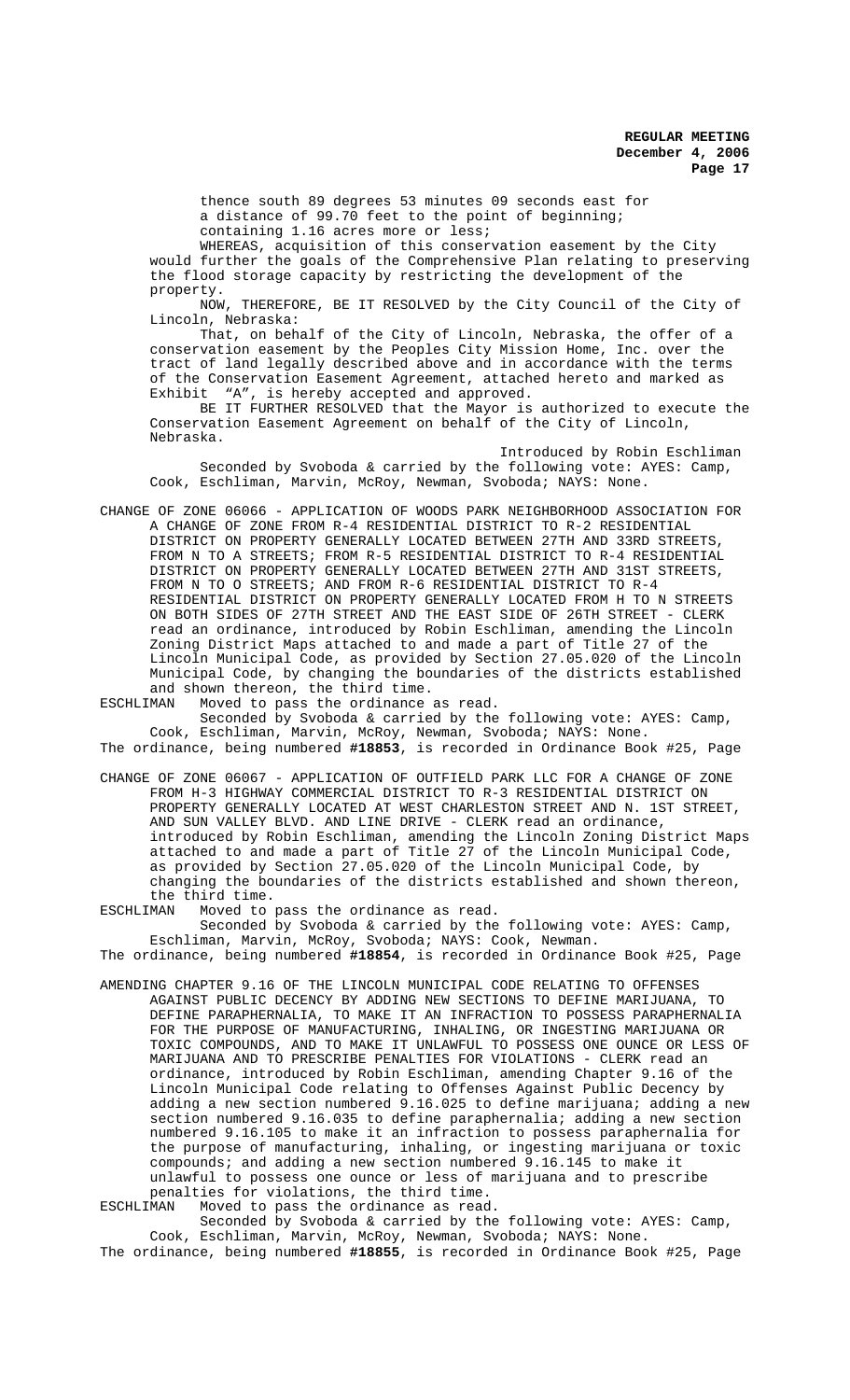AMENDING SECTION 1.24.010 OF THE LINCOLN MUNICIPAL CODE RELATING TO GENERAL PENALTIES FOR VIOLATIONS OF THE LMC BY ADDING PENALTIES FOR INFRACTION VIOLATIONS AND SPECIFYING SUBSECTIONS FOR MISDEMEANOR PENALTIES AND INFRACTION PENALTIES - CLERK read an ordinance, introduced by Robin Eschliman, amending Section 1.24.010 of the Lincoln Municipal Code relating to general penalties for violations of the Lincoln Municipal Code by adding penalties for infraction violations and specifying subsections for misdemeanor penalties and infraction penalties; and repealing Section 1.24.010 of the Lincoln Municipal Code as hitherto existing, the third time.

ESCHLIMAN Moved to pass the ordinance as read. Seconded by Svoboda & carried by the following vote: AYES: Camp, Cook, Eschliman, Marvin, McRoy, Newman, Svoboda; NAYS: None. The ordinance, being numbered **#18856**, is recorded in Ordinance Book #25, Page

CHANGE OF ZONE 06059 - AMENDING CHAPTER 27.69 OF THE LINCOLN MUNICIPAL CODE RELATING TO SIGNS BY AMENDING SECTION 27.69.020 TO ADD DEFINITIONS FOR THE TERMS ANIMATION, DISSOLVE, FADE, NIT AND SCROLL AND TO REVISE THE DEFINITIONS OF THE TERMS CHANGEABLE COPY SIGN, ELECTRIC CHANGEABLE COPY SIGN, FLASHING/BLINKING/PULSATING SIGN, AND ILLUMINATED SIGN; AMENDING SECTION 27.69.030 TO PROVIDE STANDARDS FOR ILLUMINATION, TO PROHIBIT SIGNS WHICH DISPLAY AN ANIMATED MESSAGE OR SIMULATES ANIMATION AND TO PROVIDE REGULATIONS FOR ELECTRONIC CHANGEABLE COPY SIGNS; BY AMENDING SECTION 27.69.035 TO MODIFY PROVISIONS REGARDING ADMINISTRATIVE PERMITS FOR OFF-PREMISES SIGNS, TO REQUIRE THAT ANY TWO OFF-PREMISES ELECTRONIC CHANGEABLE COPY SIGNS BE 5,000 FEET APART MEASURED IN ALL DIRECTIONS, TO ALLOW EXISTING OFF-PREMISES SIGNS TO BE CONVERTED TO ELECTRONIC CHANGEABLE COPY SIGNS PROVIDED THE SIGN IS LOCATED AT LEAST 150 FEET FROM AND DOES NOT FACE A RESIDENTIAL DISTRICT, CEMETERY OR PARK, TO ALLOW ILLUMINATION OF OFF-PREMISES SIGNS BETWEEN MIDNIGHT AND 5:00 A.M. FOR GOVERNMENT INITIATED EMERGENCY INFORMATION ANNOUNCEMENTS, TO REVISE PROVISIONS REGARDING REMOVAL OF EXISTING NONCONFORMING OFF-PREMISES SIGNS IN ORDER TO INSTALL A NEW OFF-PREMISES SIGN; BY AMENDING SECTION 27.69.070 TO ALLOW ON-PREMISES SIGNS IN THE B-4 DISTRICT TO BE ANIMATED OR TO SIMULATE ANIMATION; BY REPEALING SECTION 27.69.270 RELATING TO PUBLIC SERVICE INFORMATION SIGNS IN NONRESIDENTIAL DISTRICTS; AND AMENDING SECTION 27.69.330 TO ALLOW LED OR SIMILAR TECHNOLOGIES TO HAVE EXPOSED ILLUMINATION - CLERK read an ordinance, introduced by Ken Svoboda, amending Chapter 27.69 of the Lincoln Municipal Code relating to signs by amending Sections 27.69.020, 27.69.030, 27.69.035, 27.69.070, 27.69.270, and 27.69.330 of the Lincoln Municipal Code as hitherto existing, the third time. PRIOR To reading:

COOK Moved to accept Substitute Ordinance #2.

Seconded by McRoy & carried by the following vote: AYES: Camp, Cook, Marvin, McRoy, Newman; NAYS: Eschliman, Svoboda.

COOK Moved amendment #3 to Bill No. 06-193S2 on page 9, between lines 14 and 15,amend Section 27.69.030 by adding the following language as subparagraph (2):

(s) Variance for Pre-existing signs. All signs installed prior to the effective date of this ordinance (Bill No. 06-193S2) which do not qualify as a nonconforming use in subparagraph (s) above may be continued for a period of ten (10) years from the effective date of this ordinance (Bill No. 06-193S) provided that: (1) such sign was installed pursuant to and in compliance with a permit issued by the Department of Building and Safety and (2) the sign conforms with or is modified to conform with the illumination requirements shown on Figure 1 of Section 27.69.030(a). Notwithstanding the above, such sign shall be brought into compliance when one or more of the conditions listed in Section 27.69.320 occurs.

Seconded by Marvin & carried by the following vote: AYES: Camp, Cook, Eschliman, Marvin, McRoy, Newman, Svoboda; NAYS: None.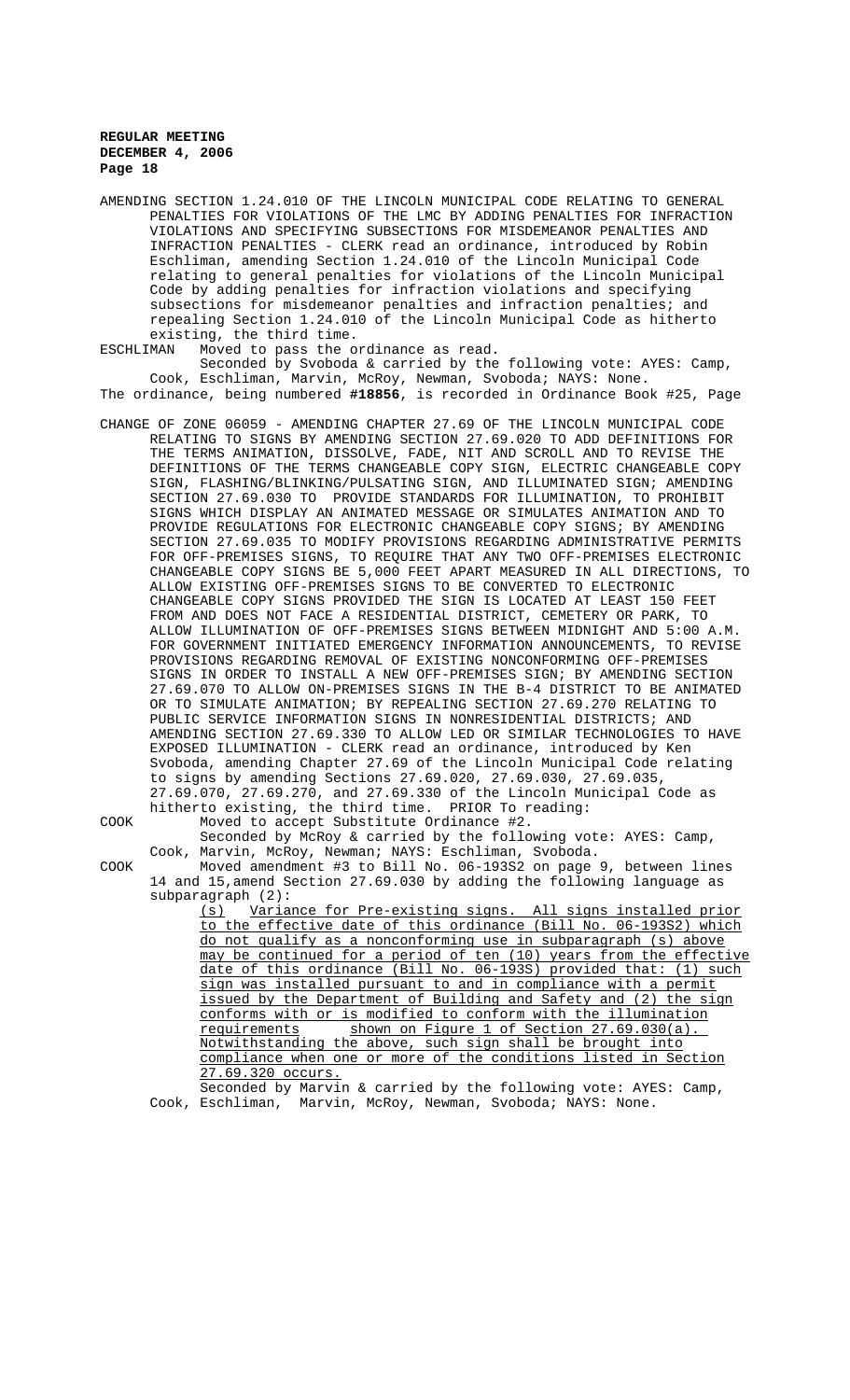COOK Moved amendment #4 to Bill No. 06-193S2 on page 9, between lines 14 and 15, amend Section 27.69.020 by adding the following language as subparagraph (s):

(s) Nonconforming Signs. The lawful use of a sign existing immediately prior to the effective date of this ordinance (Bill No. 06-193S2) may be continued although such signs do not conform to the provisions hereof except as otherwise provided in Sections 27.69.035 and 27.69.320.

Seconded by McRoy & carried by the following vote: AYES: Camp, Cook, Eschliman, Marvin, McRoy, Newman, Svoboda; NAYS: None. COOK Moved to pass Substitute Ordinance #2 as amended.

Seconded by Svoboda & carried by the following vote: AYES: Cook,

Marvin, McRoy, Newman; NAYS: Camp, Eschliman, Svoboda. The ordinance, being numbered **#18857**, is recorded in Ordinance Book #25, Page

## **RESOLUTIONS - ACTION ONLY**

ADOPTION OF THE LINCOLN ELECTRIC SYSTEM ANNUAL BUDGET FOR 2007. (ACTION DATE: 12/4/06)- PRIOR TO READING:<br>MARVIN Moved the Council here

Moved the Council hereby expresses its intent that the LES Board restore the Economic Development funds of \$25,000 for the City's FY 07- 08 budget year.

ESCHLIMAN Moved to add a friendly amendment:

Pursuant to adequate reporting to Lincoln Electric System Administrative Board for economic development activities.

Seconded by Cook & carried by the following vote: AYES: Cook, Eschliman, Marvin, McRoy, Newman; NAYS: Camp, Svoboda.

CLERK Read the following resolution, introduced by Robin Eschliman, who moved its adoption:

A-84140 WHEREAS, under the provisions of Section 4.24.090 of the Lincoln Municipal Code, a proposed annual budget for the operation of the Lincoln Electric System (LES) for 2005 was approved by the LES Administrative Board on October 20, 2006; and

WHEREAS, pursuant to the above-cited code section, a public hearing on the proposed budget was held on November 20, 2006, notice thereof having been published in one issue of the <u>Lincoln Journal Star</u> newspaper published and of general circulation in the City more than five (5) days before such hearing.

NOW, THEREFORE, BE IT RESOLVED by the City Council of the City of Lincoln, Nebraska:

1. That pursuant to the provisions of Section 4.24.090 of the Lincoln Municipal Code, the Lincoln Electric System Annual Budget for the fiscal year beginning January 1, 2007, a copy of which is attached hereto and made a part of this resolution as fully as if set forth verbatim herein, is hereby adopted, and all funds listed therein are hereby appropriated for the several purposes therein stated.

2. That all money received and any of the aforesaid funds in excess of the estimated balances and receipts set forth in said budget shall be credited to the unappropriated surplus of such funds.

3. That all monies received and set apart for the operation and maintenance of the Lincoln Electric System and all monies received from any source that are required to be applied to the costs of said operation and maintenance, shall be deposited in the appropriate operation and maintenance account, and paid out upon the order of those persons designated by the LES Administrative Board.<br>4. That by adoption of the Capital Improve

That by adoption of the Capital Improvements Budget, the City Council hereby authorizes the acquisition of all necessary rightof-way, easements, or other interests in land, by purchase if possible, by condemnation if necessary, for those projects included within the

Capital Improvements Budget.<br>5. That, to the ext That, to the extent capital improvements for facilities of LES are made from LES revenue and other funds, it is intended that the amount of such expenditures, which is not reasonably expected to exceed \$50,000,000 shall be reimbursable to the LES revenue and other funds through the issuance of future electric system revenue bonds there being no funds of LES or the City reserved, allocated on a long-term basis or otherwise set aside (or reasonably expected to be reserved, allocated on a long-term basis or otherwise set aside) to provide permanent financing for the expenditures related to such expenditures, other than pursuant to the issuance of such electric system revenue bonds, this Resolution being determined to be consistent with the budgetary and financial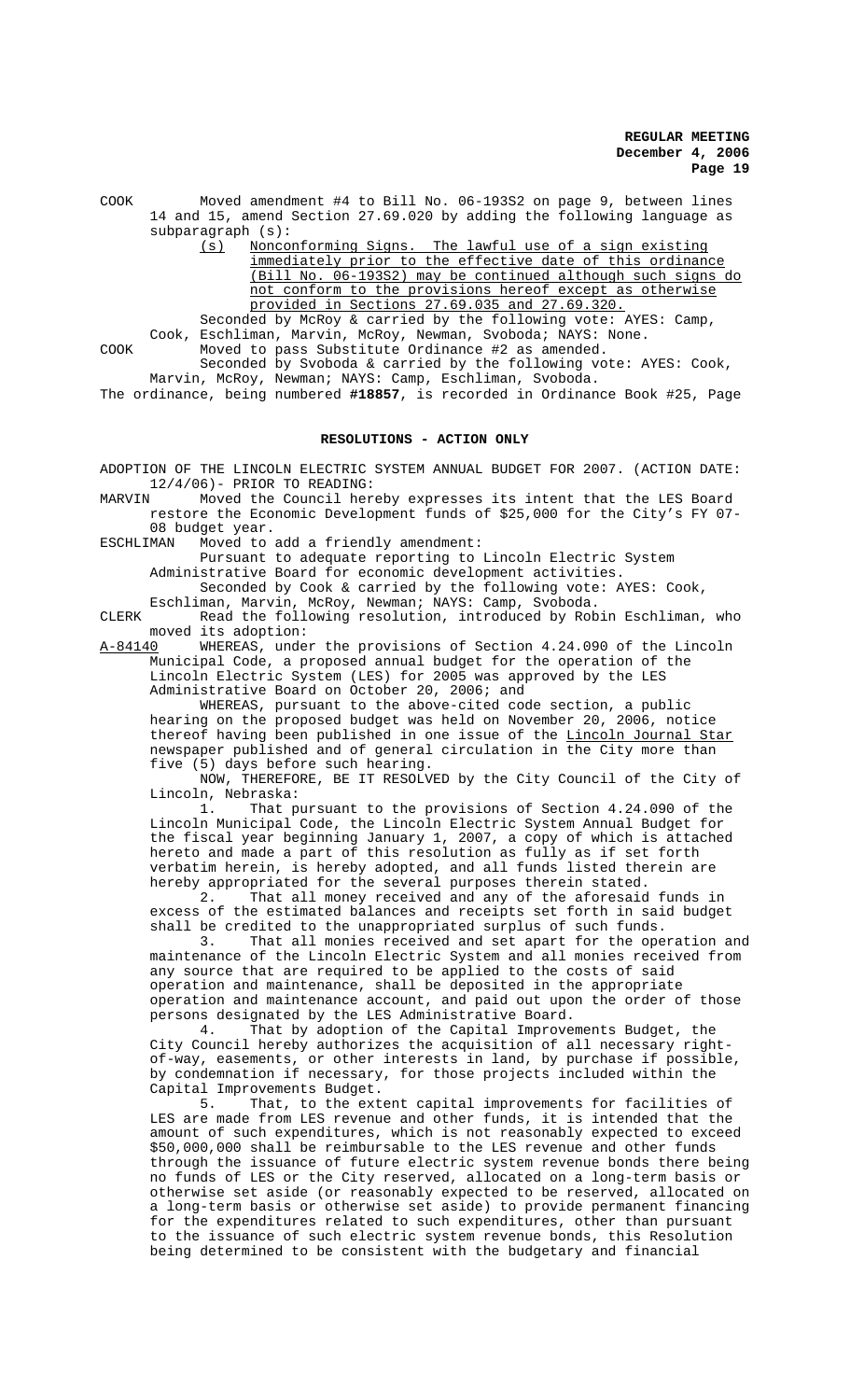circumstances of LES and the City as they exist or are reasonably foreseeable on the date hereof.

6. There is hereby appropriated all money received from any source as grants or donations received for public purposes.

Introduced by Jonathan Cook Seconded by Svoboda & carried by the following vote: AYES: Camp, Cook, Eschliman, Marvin, McRoy, Newman, Svoboda; NAYS: None.

## **REGISTERED TO SPEAK SESSION**

Rick Meyer, no address given, came forward to request an investigation of the Humane Society, Animal Control, Jim Weverka, and Damon Wimes in regards to confiscating many of his cats. He was allowed to keep two cats, but claim they did not give him the cat he asked for then the cat was adopted.

Bruce Dart, Director of Health Department, came forward to state that 146 cats were taken from Mr. Meyer's home and the Humane Society tagged two cats, on the spot, of his choice. This was two years ago. This matter was taken under advisement.

## **OPEN MICROPHONE SESSION**

Gary Hoffman, 4741 S.  $47<sup>th</sup>$  St., retired from the Police Dept. 6/16/95. He came forward on the pay lag issue of 1975 requesting payment to 146 police officer who have not been compensated due to not filing a claim in a timely manner.

Marlin Rauscher, 2314 S. 17<sup>th</sup> St., retired police officer, came forward to explain the pay lag issue as he understands it.

Ed Ragatz, 6217 Tanglewood Ct., stated he retired in 2005 and did not receive the pay lag due to the statute of limitation. He filed a claim, which was denied, so appealed the denial. He won the case. He came forward in behalf of the many officers who have not been paid due to the statute of limitation. Discussion followed.

Bob Reynolds,  $4700$  S.  $47^{\text{th}}$  St., came forward to comment on the discussion between Jon Camp & Russ Bayer concerning how to staff the Fire Dept. He also asked that more fire departments be built in the new areas of Lincoln. Discussion followed.

## **MISCELLANEOUS BUSINESS**

# **PENDING -**

CAMP Moved to extend the Pending List to December 11, 2006. Seconded by Marvin and carried by the following vote: AYES: Camp, Cook, Eschliman, Marvin, McRoy, Newman, Svoboda; NAYS: None.

### **UPCOMING RESOLUTIONS -**

CAMP Moved to approve the resolutions to have Public Hearing on December 11, 2006. Seconded by Marvin & carried by the following vote: AYES: Camp, Cook, Eschliman, Marvin, McRoy, Newman, Svoboda; NAYS: None.

## **ADJOURNMENT 4:34 P.M.**

CAMP Moved to adjourn the City Council meeting of December 4, 2006. Seconded by Marvin & carried by the following vote: AYES: Camp, Cook, Eschliman, Marvin, McRoy, Newman, Svoboda; NAYS: None. So ordered.

Joan E. Ross, CMC, City Clerk